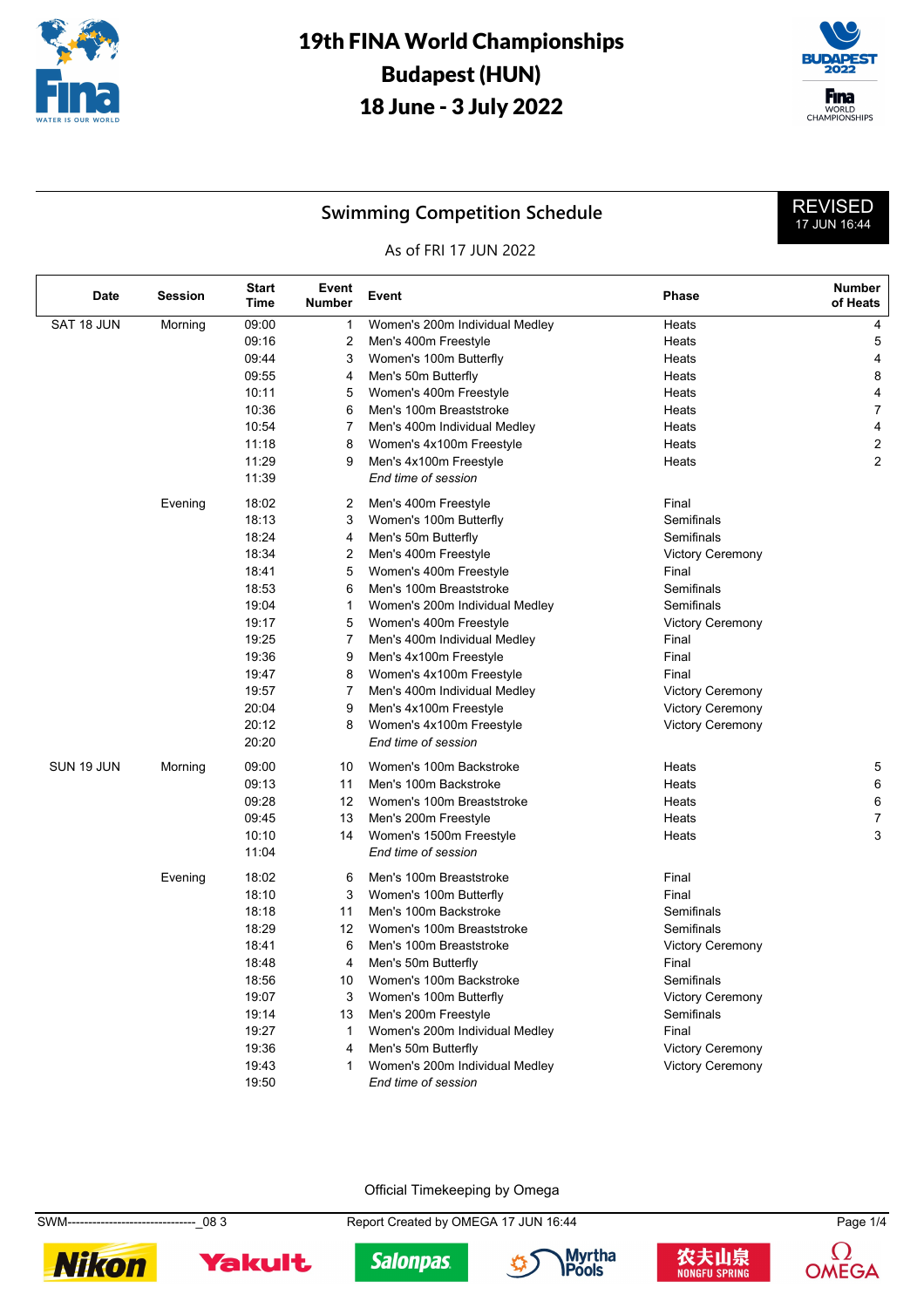



REVISED 17 JUN 16:44

### **Swimming Competition Schedule**

#### As of FRI 17 JUN 2022

| Date       | <b>Session</b> | Start<br>Time | Event<br>Number | Event                        | <b>Phase</b>            | <b>Number</b><br>of Heats |
|------------|----------------|---------------|-----------------|------------------------------|-------------------------|---------------------------|
| MON 20 JUN | Morning        | 09:00         | 15              | Men's 50m Breaststroke       | Heats                   | $\overline{7}$            |
|            |                | 09:14         | 16              | Women's 200m Freestyle       | Heats                   | 5                         |
|            |                | 09:33         | 17              | Men's 200m Butterfly         | Heats                   | 5                         |
|            |                | 09:51         | 18              | Men's 800m Freestyle         | Heats                   | 4                         |
|            |                | 10:29         |                 | End time of session          |                         |                           |
|            | Evening        | 18:02         | 13              | Men's 200m Freestyle         | Final                   |                           |
|            |                | 18:11         | 14              | Women's 1500m Freestyle      | Final                   |                           |
|            |                | 18:34         | 15              | Men's 50m Breaststroke       | Semifinals              |                           |
|            |                | 18:44         | 13              | Men's 200m Freestyle         | <b>Victory Ceremony</b> |                           |
|            |                | 18:51         | 10              | Women's 100m Backstroke      | Final                   |                           |
|            |                | 19:00         | 11              | Men's 100m Backstroke        | Final                   |                           |
|            |                | 19:08         | 14              | Women's 1500m Freestyle      | <b>Victory Ceremony</b> |                           |
|            |                | 19:15         | 16              | Women's 200m Freestyle       | Semifinals              |                           |
|            |                | 19:28         | 10              | Women's 100m Backstroke      | <b>Victory Ceremony</b> |                           |
|            |                | 19:35         | 17              | Men's 200m Butterfly         | Semifinals              |                           |
|            |                | 19:48         | 12              | Women's 100m Breaststroke    | Final                   |                           |
|            |                | 19:57         | 11              | Men's 100m Backstroke        | <b>Victory Ceremony</b> |                           |
|            |                | 20:04         | 12              | Women's 100m Breaststroke    | <b>Victory Ceremony</b> |                           |
|            |                | 20:10         |                 | End time of session          |                         |                           |
| TUE 21 JUN | Morning        | 09:00         | 19              | Women's 50m Backstroke       | Heats                   | 4                         |
|            |                | 09:08         | 20              | Men's 100m Freestyle         | Heats                   | 11                        |
|            |                | 09:35         | 21              | Men's 200m Individual Medley | Heats                   | 5                         |
|            |                | 09:54         | 22              | Women's 200m Butterfly       | Heats                   | 3                         |
|            |                | 10:06         | 23              | Mixed 4x100m Medley Relay    | Heats                   | 4                         |
|            |                | 10:29         |                 | End time of session          |                         |                           |
|            | Evening        | 18:02         | 18              | Men's 800m Freestyle         | Final                   |                           |
|            |                | 18:17         | 16              | Women's 200m Freestyle       | Final                   |                           |
|            |                | 18:26         | 20              | Men's 100m Freestyle         | Semifinals              |                           |
|            |                | 18:37         | 19              | Women's 50m Backstroke       | Semifinals              |                           |
|            |                | 18:47         | 18              | Men's 800m Freestyle         | <b>Victory Ceremony</b> |                           |
|            |                | 18:54         | 17              | Men's 200m Butterfly         | Final                   |                           |
|            |                | 19:03         | 16              | Women's 200m Freestyle       | <b>Victory Ceremony</b> |                           |
|            |                | 19:11         | 15              | Men's 50m Breaststroke       | Final                   |                           |
|            |                | 19:18         | 22              | Women's 200m Butterfly       | Semifinals              |                           |
|            |                | 19:32         | 17              | Men's 200m Butterfly         | <b>Victory Ceremony</b> |                           |
|            |                | 19:39         | 21              | Men's 200m Individual Medley | Semifinals              |                           |
|            |                | 19:52         | 23              | Mixed 4x100m Medley Relay    | Final                   |                           |
|            |                | 20:03         | 15              | Men's 50m Breaststroke       | Victory Ceremony        |                           |
|            |                | 20:10         | 23              | Mixed 4x100m Medley Relay    | <b>Victory Ceremony</b> |                           |
|            |                | 20:18         |                 | End time of session          |                         |                           |
| WED 22 JUN | Morning        | 09:00         | 24              | Women's 100m Freestyle       | Heats                   | 7                         |
|            |                | 09:18         | 25              | Men's 200m Backstroke        | Heats                   | 4                         |
|            |                | 09:32         | 26              | Women's 200m Breaststroke    | Heats                   | 3                         |
|            |                | 09:45         | 27              | Men's 200m Breaststroke      | Heats                   | 5                         |
|            |                | 10:05         | 28              | Women's 4x200m Freestyle     | Heats                   | $\overline{c}$            |
|            |                | 10:24         |                 | End time of session          |                         |                           |

Official Timekeeping by Omega

SWM-------------------------------\_08 3 Report Created by OMEGA 17 JUN 16:44 Page 2/4











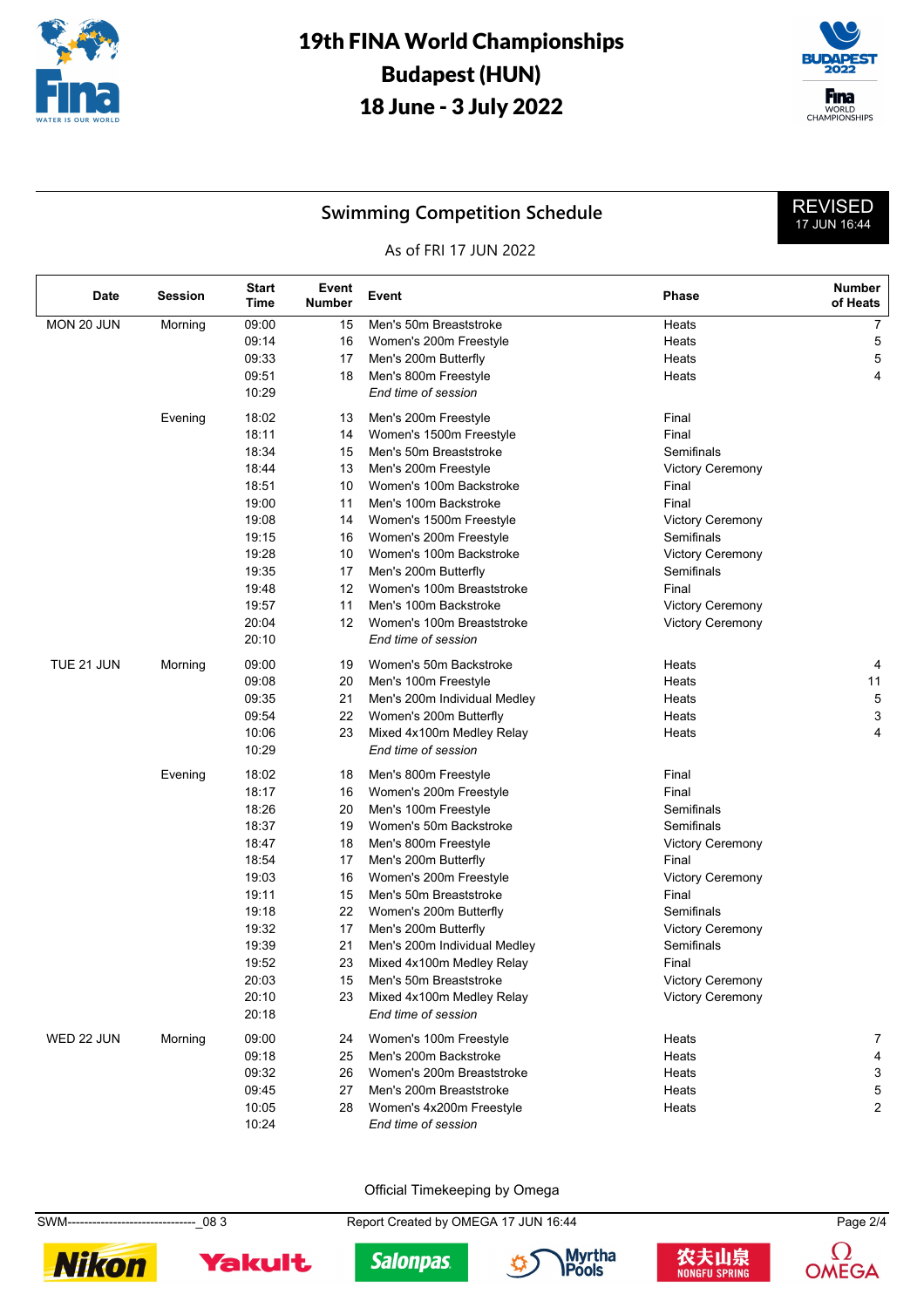



REVISED 17 JUN 16:44

### **Swimming Competition Schedule**

#### As of FRI 17 JUN 2022

| <b>Date</b> | <b>Session</b> | <b>Start</b><br><b>Time</b> | Event<br><b>Number</b> | Event                        | <b>Phase</b>            | <b>Number</b><br>of Heats |
|-------------|----------------|-----------------------------|------------------------|------------------------------|-------------------------|---------------------------|
|             | Evening        | 18:02                       | 22                     | Women's 200m Butterfly       | Final                   |                           |
|             |                | 18:11                       | 24                     | Women's 100m Freestyle       | Semifinals              |                           |
|             |                | 18:22                       | 20                     | Men's 100m Freestyle         | Final                   |                           |
|             |                | 18:30                       | 19                     | Women's 50m Backstroke       | Final                   |                           |
|             |                | 18:38                       | 22                     | Women's 200m Butterfly       | <b>Victory Ceremony</b> |                           |
|             |                | 18:45                       | 27                     | Men's 200m Breaststroke      | Semifinals              |                           |
|             |                | 18:59                       | 20                     | Men's 100m Freestyle         | <b>Victory Ceremony</b> |                           |
|             |                | 19:06                       | 21                     | Men's 200m Individual Medley | Final                   |                           |
|             |                | 19:15                       | 19                     | Women's 50m Backstroke       | <b>Victory Ceremony</b> |                           |
|             |                | 19:22                       | 26                     | Women's 200m Breaststroke    | Semifinals              |                           |
|             |                | 19:36                       | 25                     | Men's 200m Backstroke        | Semifinals              |                           |
|             |                | 19:50                       | 28                     | Women's 4x200m Freestyle     | Final                   |                           |
|             |                | 20:05                       | 21                     | Men's 200m Individual Medley | <b>Victory Ceremony</b> |                           |
|             |                | 20:12                       | 28                     | Women's 4x200m Freestyle     | <b>Victory Ceremony</b> |                           |
|             |                | 20:19                       |                        | End time of session          |                         |                           |
| THU 23 JUN  | Morning        | 09:00                       | 29                     | Men's 100m Butterfly         | Heats                   | 7                         |
|             |                | 09:17                       | 30                     | Women's 200m Backstroke      | Heats                   | 3                         |
|             |                | 09:29                       | 31                     | Men's 50m Freestyle          | Heats                   | 10                        |
|             |                | 09:49                       | 32                     | Women's 50m Butterfly        | Heats                   | $\overline{7}$            |
|             |                | 10:04                       | 33                     | Men's 4x200m Freestyle       | Heats                   | $\overline{c}$            |
|             |                | 10:22                       | 34                     | Women's 800m Freestyle       | Heats                   | 3                         |
|             |                | 10:55                       |                        | End time of session          |                         |                           |
|             | Evening        | 18:02                       | 24                     | Women's 100m Freestyle       | Final                   |                           |
|             |                | 18:10                       | 29                     | Men's 100m Butterfly         | Semifinals              |                           |
|             |                | 18:21                       | 30                     | Women's 200m Backstroke      | Semifinals              |                           |
|             |                | 18:34                       | 24                     | Women's 100m Freestyle       | <b>Victory Ceremony</b> |                           |
|             |                | 18:42                       | 31                     | Men's 50m Freestyle          | Semifinals              |                           |
|             |                | 18:52                       | 26                     | Women's 200m Breaststroke    | Final                   |                           |
|             |                | 19:01                       | 25                     | Men's 200m Backstroke        | Final                   |                           |
|             |                | 19:11                       | 32                     | Women's 50m Butterfly        | Semifinals              |                           |
|             |                | 19:21                       | 26                     | Women's 200m Breaststroke    | <b>Victory Ceremony</b> |                           |
|             |                | 19:28                       | 27                     | Men's 200m Breaststroke      | Final                   |                           |
|             |                | 19:37                       | 33                     | Men's 4x200m Freestyle       | Final                   |                           |
|             |                | 19:52                       | 25                     | Men's 200m Backstroke        | <b>Victory Ceremony</b> |                           |
|             |                | 19:59                       | 27                     | Men's 200m Breaststroke      | <b>Victory Ceremony</b> |                           |
|             |                | 20:06                       | 33                     | Men's 4x200m Freestyle       | <b>Victory Ceremony</b> |                           |
|             |                | 20:13                       |                        | End time of session          |                         |                           |
| FRI 24 JUN  | Morning        | 09:00                       | 35                     | Women's 50m Freestyle        | Heats                   | 10                        |
|             |                | 09:20                       | 36                     | Men's 50m Backstroke         | Heats                   | 6                         |
|             |                | 09:32                       | 37                     | Women's 50m Breaststroke     | Heats                   | 6                         |
|             |                | 09:45                       | 38                     | Mixed 4x100m Freestyle       | Heats                   | 3                         |
|             |                | 10:03                       | 39                     | Men's 1500m Freestyle        | Heats                   | 3                         |
|             |                | 10:55                       |                        | End time of session          |                         |                           |

Official Timekeeping by Omega

SWM-------------------------------\_08 3 Report Created by OMEGA 17 JUN 16:44 Page 3/4